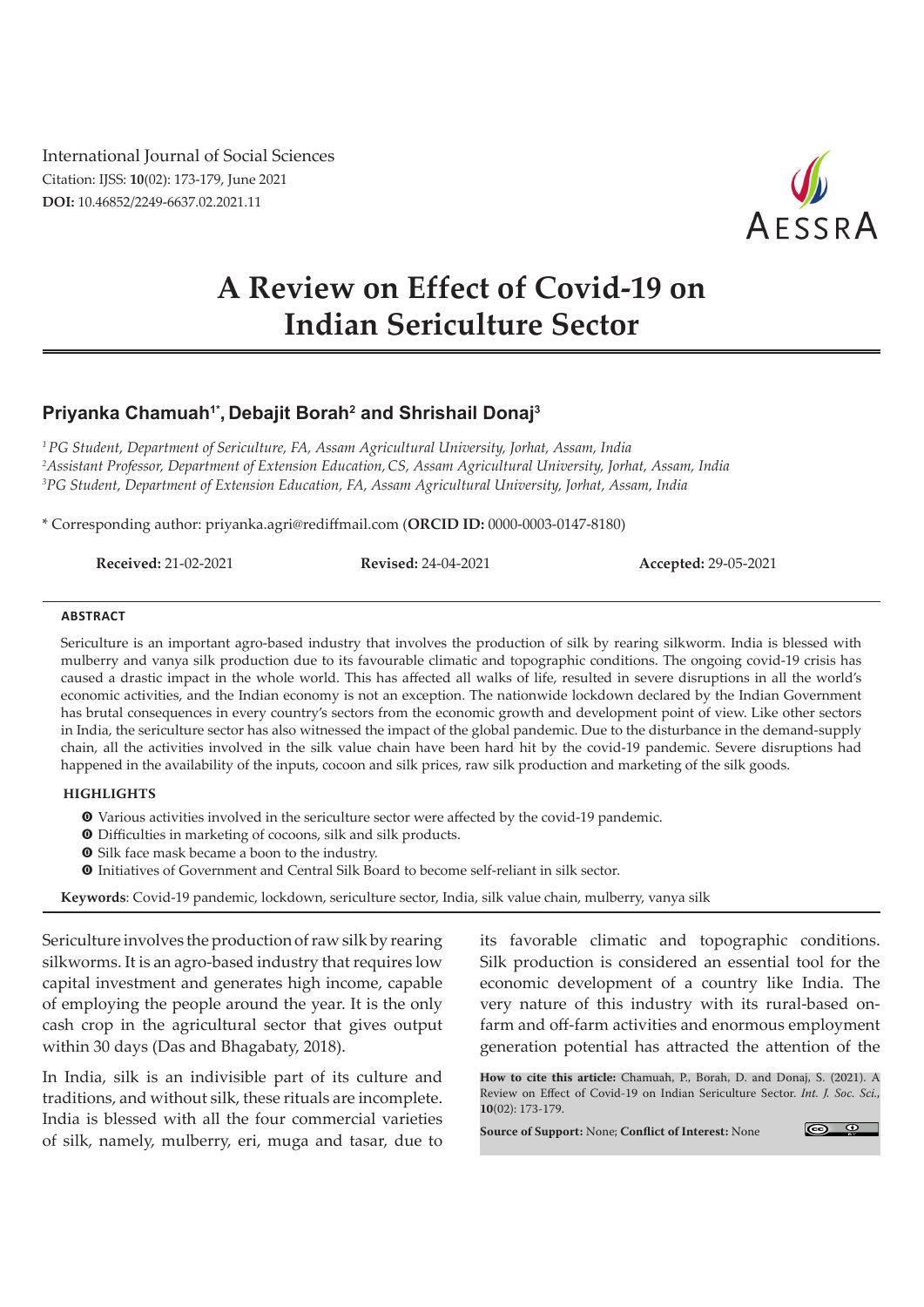planners and policymakers to recognize the industry among one of the most appropriate avenues for socioeconomic development of a largely agrarian economy like India (Bukhari and Kaur, 2019). Thus, sericulture is regarded as one of the essential sectors of India, which holds a particular position to solve the socio-economic problems and create regular employment in society.

The Sericulture industry has a long silk value chain that involves seed production, cocoon production, reeling, twisting, processing, weaving, finished goods making, and trading. These activities of the sericulture sector are mainly classified into the primary sector or pre-cocoon sector, which involves host plant cultivation, silkworm rearing, seed production, and secondary or post cocoon sector, which involves spinning & reeling of cocoons, twisting, weaving, finished goods making, and trading.

### **Present Status of Sericulture Sector in India**

India is renowned for being the only country globally that enjoys a unique position for producing all the commercially practical silk varieties. The silk industry of India plays a distinctive function in employment generation and foreign export for the country. India is the second-largest producer of raw silk worldwide after China, and it is the largest consumer of raw silk in the world. In 2019, India produced about 35,820 Metric Tonnes (MT) of raw silk, contributing about 32.82 percent ofglobal raw silk production.

**Mulberry and Vanya silk production in India:**  Mulberry silk accounts for about 70.46 percent of the country's total silk production, while non-mulberry silk accounts for 29.53 percent of the country's total silk production i.e. tasar, eri and muga individually contribute 8.75 percent, 20.11 percent, and 0.67 percent respectively of total silk production in India. Table 1 shows the total mulberry and vanya silk production in the country. When the production data are compared from 2015, the silk production has been increasing in both the mulberry and vanya sector. In 2019-20, the total mulberry silk production was 25,239 MT, and the vanya silk production was 10,581 MT accounting for a grand total of 35,820 MT. There is an increase of 1 percent total raw silk production during 2019-20 over 2018-19. In the case of bivoltine silk production, 0.3 percent growth has been registered during 2019-20 over the previous year while non-mulberry silk i.e. Vanya silk has attained 4.5 percent growth during 2019-20 over 2018-19.

**Table 1:** Mulberry and Vanya silk production in India

| Particulars               |       | 2015-16 2016-17 2017-18 2018-19 2019-20 |       |       |       |
|---------------------------|-------|-----------------------------------------|-------|-------|-------|
| <b>MULBERRY</b>           |       |                                         |       |       |       |
| Mulberry (Bivoltine)      | 4613  | 5266                                    | 5874  | 6987  | 7009  |
| Mulberry (Cross<br>Breed) | 15865 | 16007                                   | 16192 | 18358 | 18230 |
|                           |       |                                         |       |       |       |
| <b>Sub Total</b>          | 20478 | 21273                                   | 22066 | 25345 | 25239 |
| (Mulberry)                |       |                                         |       |       |       |
| <b>VANYA</b>              |       |                                         |       |       |       |
| Tasar                     | 2819  | 3268                                    | 2988  | 2981  | 3136  |
| Eri                       | 5060  | 5637                                    | 6661  | 6910  | 7204  |
| Muga                      | 166   | 170                                     | 192   | 233   | 241   |
| Sub Total (Vanya)         | 8045  | 9075                                    | 9840  | 10124 | 10581 |
| <b>GRAND TOTAL</b>        | 28523 | 30348                                   | 31906 | 35648 | 35820 |

*Sources: www.csb.gov.in.*

**Export of silk goods:** In India, the silk market is operated by both exports and a robust local demand. India exports a considerable quantity of silk goods, and the value of these silk goods is more than 15 percent of the total raw silk production (Bukhari and Kaur, 2019). The major items exported from India include dress materials, ready-made garments, sarees, and materials for interior decoration such as curtains, bedsheets, pillow covers, etc. India exports mainly to 10 countries viz., USA, UK, Hong Kong, German People Republic, Italy, France, Spain, Saudi Arabia, UAE, and Singapore (Bukhari and Kaur, 2019). During 2019-20, India exports about 1745.45 crores of silk goods to other countries. The export earnings from the silk goods have decreased due to its reduction in demand in most estern countries. However, silk goods export to countries like UAE, Nigeria, Sudan, and Thailand has increased, which is a good sign for the country.

**Import of silk goods:** In India, the demand for silk items is very high. The production of silk according to the demand is less in the country, so India has to import raw silk from the other countries. Raw silk is the major item of imports, accounting for about 69.54 percent of the total imports, followed by fabrics and made-ups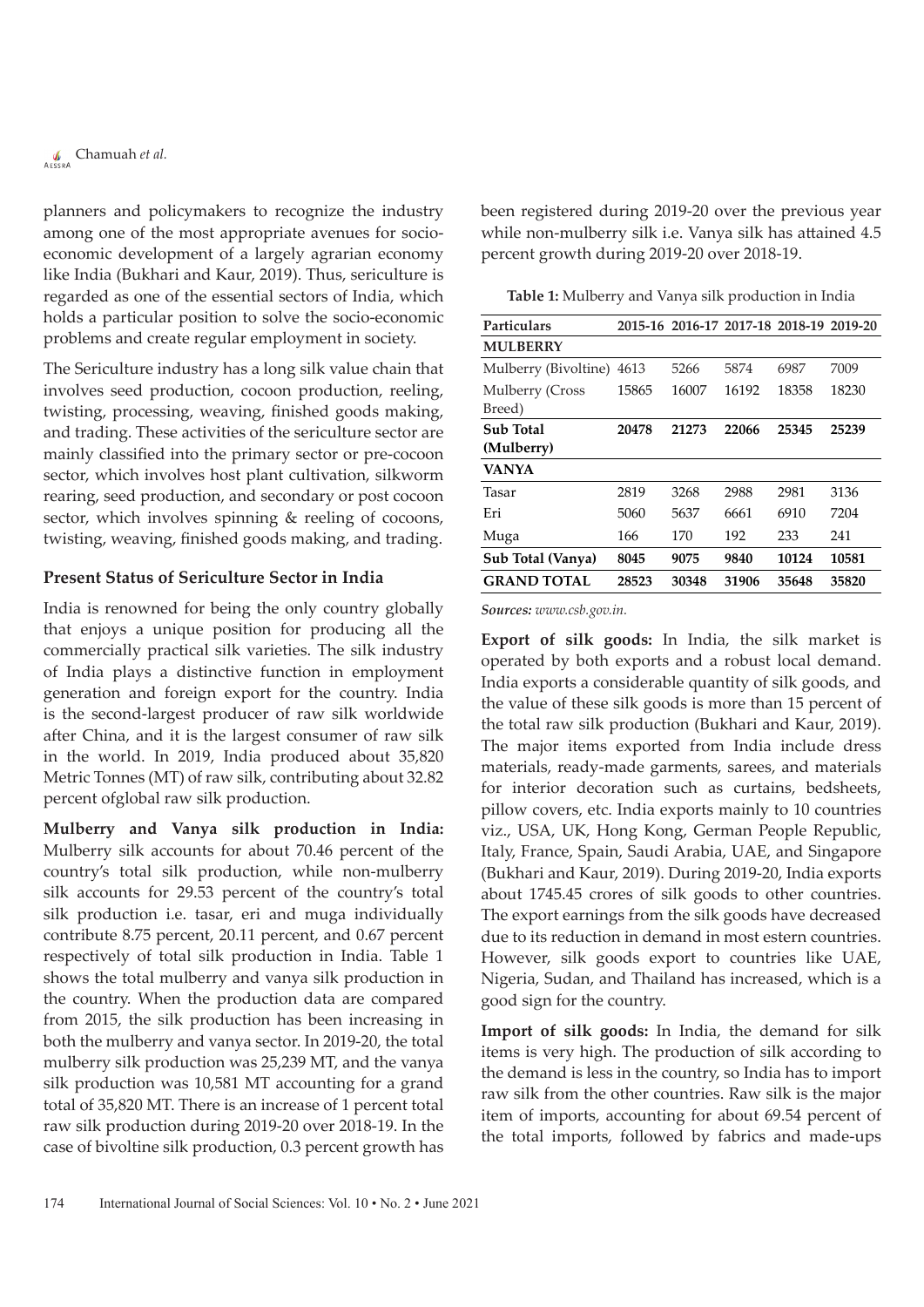(Anonymous, 2019). India imports raw silk mainly from China which is cheaper and is of good quality than Indian silk. In 2019-20, the value of import of silk goods was 1535.72 crores.

### **Covid-19 and its Effect on Sericulture Sector of India**

The Covid-19 has caused a drastic impact globally, affecting all walks of life and resulted in severe disruptions in the world's economic activities. Covid-19 (Corona Virus Disease 2019), caused by SARS-CoV-2 (Severe Acute Respiratory Syndrome Corona Virus-2), was first identified in the Wuhan province of China. With the news of the spread of the virus, along with many countries, India also took precautionary measures by imposing restrictions on the movement of the people and goods from the other countries. Since the attack of the disease created an unusual situation, the Indian Government had swung into action by declaring nationwide lockdown to stop the spread of the virus in the country. Soon with the announcement of the lockdown, all the sectors in the economy were slumped down, and the sericulture sector was not an exception to this. A brief account of the problems faced by all the stakeholders, right from farmers to traders involved in the sericulture sector, are given below:

**Effect on silkworm rearers**: Silkworm rearing is an important part of sericulture activities that require utmost care and effort to produce quality cocoons. The major problems faced by the silkworm rearers during the lockdown and post lockdown periods were nonavailability of the inputs, crash in the cocoon prices, cocoon transportation problem, and fewer cocoon purchasers or reelers in the market, etc. Several reports depicted that the closure of the silkworm rearing centers had led to the interruption of the sericultural activity. There was non-availability of the chawki worms at Chawki Rearing Centres (CRCs) as they were closed due to lockdown. So, the farmers had to stop silkworm rearing.

Moreover, in Nagaland, the farmers faced problems in collecting leaves as there was the restriction of movement from home, and due to the shortage of leaves, there was crop loss in the state. Due to the sudden lockdown announcement, the rearers could not procure the

required and minimum quantity of disinfectants and other essential items required during rearing. The DoS also could not supply the same during the needy period. The State and CSB officials were unable to provide any kind of technical assistance required for successful crop production due to restriction of movement (Neog and Shivaprasad, 2020). Since the import of raw silk from China stopped due to the disease outbreak, the cocoon prices increased locally. During the initial days of disease outbreak in the country, i.e., in January and February, the cocoon producers were delighted with the increased profit from selling cocoons. However, after that due to complete lockdown in the country, the cocoon price fell more than 70 percent, which left many of the farmers in distress.

According to Sericulture Farmers' Welfare Association, Ramanagaram, the price of the cross-breed cocoons had fallen to  $\bar{\tau}$  130 -  $\bar{\tau}$  150 per kg and similarly superior highquality bivoltine cocoons to  $\bar{\tau}$  170 -  $\bar{\tau}$  220 per kg. The largest cocoon market in Asia, Ramanagaram cocoon market,, remained shut for a week from March 25 to April 21 due to the country's nationwide lockdown. After it reopened on April 2, the price of the cocoons dropped and fewer cocoon purchasers or reelers in the market. About 850-900 reelers visited the cocoon market daily before the outbreak of covid-19.

After the market was reopened, only 450-500 purchasers visited the market, of which only 250-300 reelers bought the cocoons from the farmers. The lockdown due to the outbreak of the virus badly hit the expectation of many farmers. Nikhirappa Gadiyappa from the Haveri district of Karnataka had sold his total of 250 kg of bivoltine cocoons at  $\bar{\tau}$  67,500 i.e.,  $\bar{\tau}$  270 per kg, which is a very less return for him. Gadiyappa hardly made a profit of  $\bar{\tau}$  20,000 after expending around  $\bar{\tau}$  48,000. Another cocoon farmer Chandrashekhar Siddalingaia from Doddaballapur had sold his 166 kg of cocoon for just  $\bar{\mathcal{F}}$  320 per kg. Since, there was non-availability of buyers in the market, so they were forced to sell their produce at a very lower rate.

Besides these, the farmers also faced transportation problems since many of them used to come from distant places for selling the cocoons, and due to the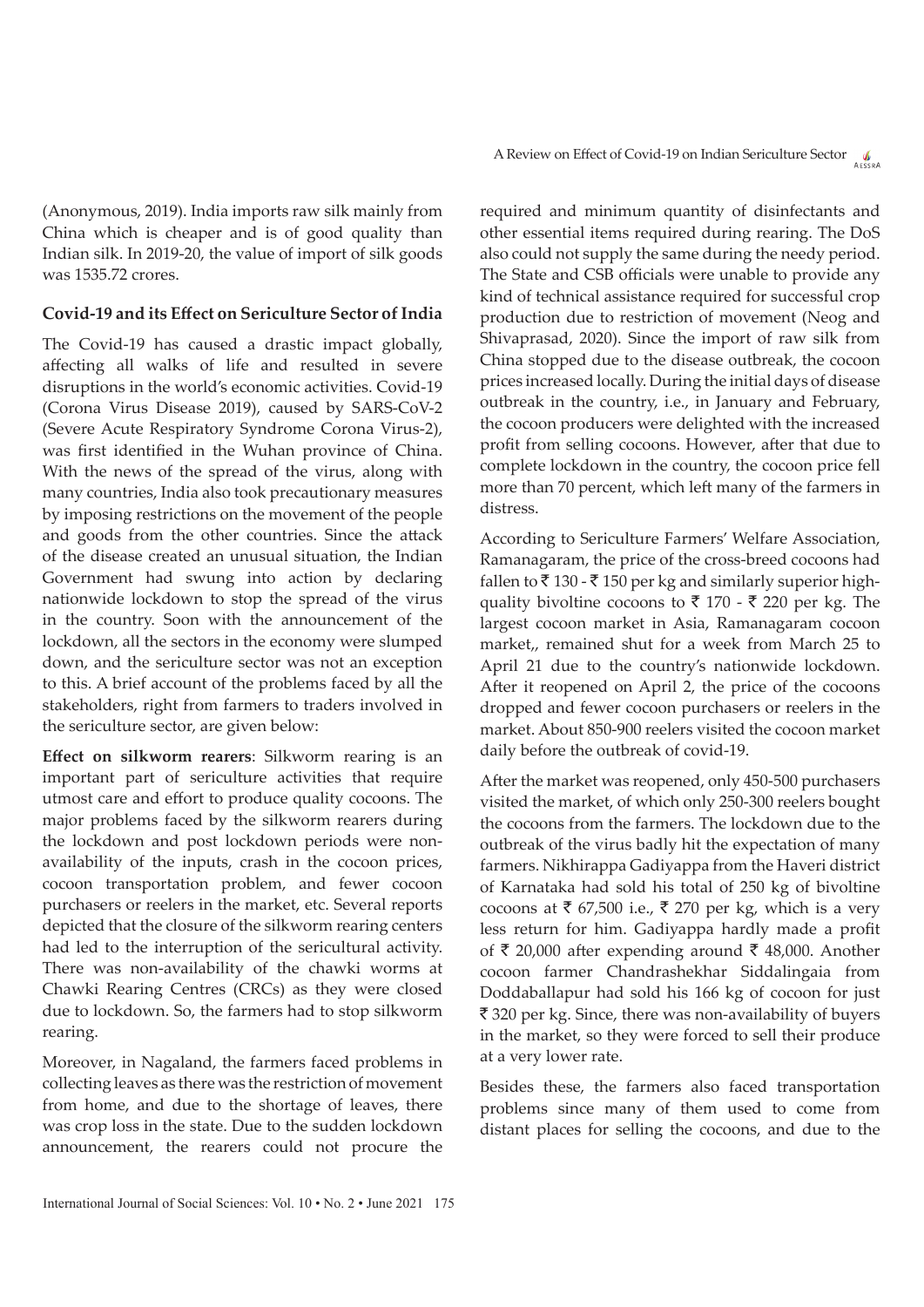# Chamuah *et al.*

| .                                |                                                    |         |     |     |     |     |     |             |      |     |      |        |
|----------------------------------|----------------------------------------------------|---------|-----|-----|-----|-----|-----|-------------|------|-----|------|--------|
| Monthly Average Prices of Cocoon |                                                    |         |     |     |     |     |     |             |      |     |      |        |
| <b>Sl. No.</b>                   | Items                                              | Unit    | lan | Feb | Mar | Apr | May | <b>June</b> | July | Aug | Sept | Oct(P) |
|                                  | <b>Bivoltine Reeling Cocoon</b><br>(Ramanagaram)   | ₹/ $kg$ | 481 | 534 | 439 | 300 | 267 | 274         | 213  | 284 | 282  | 292    |
| 2                                | <b>Cross Breed Reeling</b><br>Cocoon (Ramanagaram) | ₹/kg    | 417 | 452 | 371 | 264 | 217 | 214         | 171  | 237 | 231  | 246    |

**Table 2:** Monthly Average Prices of cocoon in 2020

*Sources: www.csb.gov.in ; P: Provisional data.*

| Table 3: Monthly Average Prices of silk in 2020 |  |  |
|-------------------------------------------------|--|--|
|-------------------------------------------------|--|--|

| Monthly Average Price of Raw Silk, 2020 |                     |         |      |      |      |      |      |             |      |      |      |        |
|-----------------------------------------|---------------------|---------|------|------|------|------|------|-------------|------|------|------|--------|
| Sl. No                                  | <b>Items</b>        | Unit    | lan  | Feb  | Mar  | Apr  | May  | <b>lune</b> | Julv | Aug  | Sept | Oct(P) |
|                                         | Raw Silk (Charaka)  | ₹/ $kg$ | 3105 | 3144 | 3208 | 2556 | 2171 | 1985        | 1816 | 2369 | 2175 | 2186   |
| 2                                       | Raw Silk (Filature) | ₹/ $kg$ | 3296 | 3432 | 3461 | 2785 | 2667 | 2478        | 2316 | 2396 | 2384 | 2375   |
| 3                                       | Dupion Silk         | ₹/kg    | 2137 | 2182 | 2164 | NT   | 1744 | 1731        | 1770 | 1576 | 1672 | 1618   |

*Sources: www.csb.gov.in ; P: Provisional data; NT: No Transaction.*

non-availability of the vehicles, they encountered inconveniences. Moreover, the boycott of cocoon auction by the cocoon purchaser or reelers had led the farmers to protest by dumping their cocoons on the road in Ramanagaram. After that, many of the farmers temporarily gave up sericulture and shift to the other cultivations due to the constraints faced by them amid the pandemic situation. Ramakrishna Boregowda, a cocoon farmer from Ramanagara, Karnataka, after facing severe losses from silkworm rearing, had cleared his mulberry fields to plant coconut to hope earning money by selling coconuts. Farmers of Anantapur district of Andhra Pradesh had also temporarily stopped sericulture due to silence in the market for several months.

**Effect on silk reelers:** Silk reeling is an important activity in the silk value chain, which is associated with the conversion of agricultural produce, cocoons into an industrial output, yarn. The major problems faced by the reelers were working capital problems, crash in the silk prices, difficulty selling silk, etc. Due to nationwide lockdown, the reelers were uable to buy the cocoons since they had no money left with them to purchase cocoons as huge quantities of silk remained unsold. The crash in the silk prices had also left the reelers in distress. Mohammed Shafi Ahmed, a silk reeler, said they used to sell  $\bar{\tau}$  3500 -  $\bar{\tau}$  4000 for a kg of silk yarn,

but they had to sell it for only due to price fall  $\bar{z}1,900$  - $\bar{\xi}$  2,400 per kg. Table 3 shows the monthly average price of raw silk from January to October 2020.

Fig. 1 shows the total silk production in India during the covid-19 period. If the total production is compared to before the pandemic period, the silk production was reduced during the pandemic. The lowest total raw silk production in India was from April to June i.e. Quarter 1 (2020-21), as shown in Fig. 1. However, the production got increase to some extent after June.

**Effect of weavers and traders:** In India, weaving is conducted in both handlooms and power looms. During a crisis, the weavers and traders struggled for survival as there was less demand for fabric in the markets. The business stopped when the lockdown started, and both the weavers and traders were hard hit by the pandemic as it attacked in the peak sale season. Products remained unsold due to the cancellation of the orders by the foreign clients. The export of silk goods completely stopped. The global pandemic had taken the sheen off the silk industries of India, which had been reported to have faced monetary loss. Sualkuchi, popularly known as the 'Manchester of the East' is one of the biggest weaving villages where the entire residents are engaged in silk fabric production, specially muga, eri, and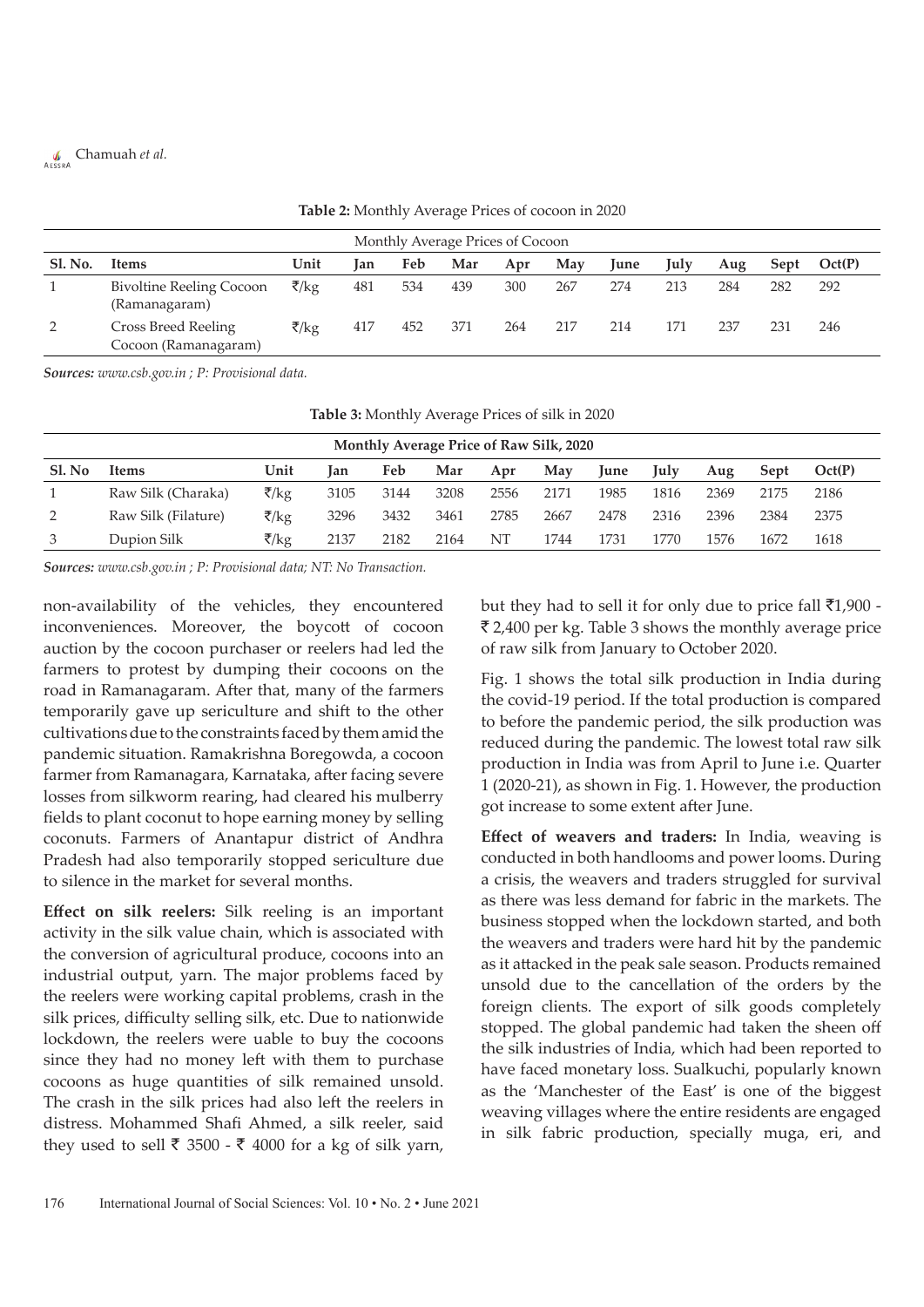

*Sources: www.csb.gov.in*

**Fig. 1:** Total silk production from Qtr 3 (2019-20) to Qtr 2 (2020-21)

mulberry. The pandemic struck in the peak sale season i.e., before Bohag Bihu for which the industry incurred a loss of approximately 100 crores. Over 18,000 weavers and allied workers of Sualkuchi and 190 traders faced unprecedented uncertainties due to the pandemic. In the Bhagalpur silk industry, about 10,000 weavers engaged in tasar silk manufacturing also got affected by lockdown. The tasar silk products manufactured in Bhagalpur were sold everywhere in India and also exported to foreign countries. The lockdown stopped the entire business, which left both the weavers and traders in agony.

### **Government Initiatives**

The relief measures taken by the Government in order to help different stakeholders of sericulture sector from the turmoil of the epidemic are given below:

- 1. The State government of Karnataka announced a minimum support price of  $\bar{c}$  50 per kg of bivoltine hybrid cocoons and  $\bar{\bar{\xi}}$  30 for a kg of cross-breed cocoons until the market improves.
- 2. The Department of Sericulture, Karnataka, came forward to help the farmers by connecting them to reelers for selling of the cocoons locally. In Tamil Nadu, with the help of the department staff, around 100 MT of cocoons were directly transacted to reelers. Moreover, the *Khadi* and Village Industries Commission (KVIC) in collaboration with six *Khadi*

International Journal of Social Sciences: Vol. 10 • No. 2 • June 2021 177

Institutions (KIs) in Tamil Nadu, came forward by purchasing about 9500 kg of cocoons directly from the cocoon farmers, worth  $\bar{\bar{\tau}}$  40 lakhs. Accordingly, the tasar cocoons had been sold to the reelers at a proper time in Chhattisgarh.

- 3. In Tamil Nadu, Tansilk purchased silk from silk reelers through Government Anna Silk Exchange. To purchase raw silk from the reelers, the Karnataka government released  $\bar{\tau}$  20 crore to Karnataka Silk Marketing Board (KSMB) and directed to buy 30 kg of silk from each reeler every week. Moreover, to provide market support to beneficiaries during post lockdown period, the yarn bank of Chhattisgarh purchased raw silk from reelers.
- 4. A special economic package, "*Aatma Nirbhar Bharat Abhiyan*" was announced by the Government of India for making India self-relient in which relief measures and credit support were provided to weavers also for reviving their business.

### **Positive Boon to the Industry**

With the spread of the virus, the face-mask has become an essential item in our day-to-day life. At that point of time, some entrepreneurs came out with unique ideas by making silk face-mask, especially of eri and mulberry. The *Khadi* and Village Industries Commission also launched a bio-degradable, reusable, and ecofriendly triple-layered silk face-mask, an initiative of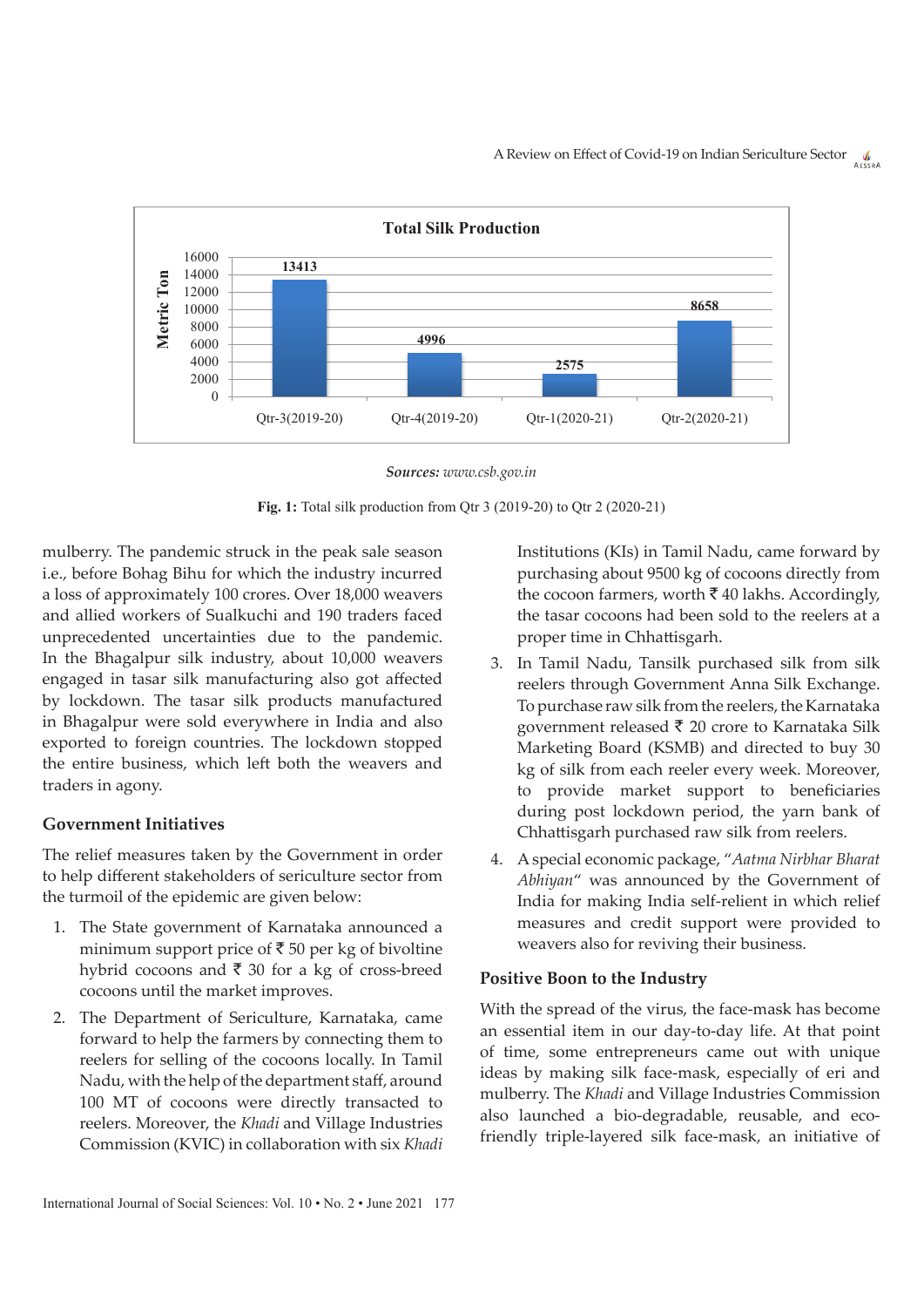Chamuah *et al.*

Atmanirbhar Bharat encouraging the slogan 'vocal for local.

### **Measures Proposed by Central Silk Board**

To bridge over the impacts caused by nation-wide lockdown due to outbreak of covid-19, Central Silk Board, Bangalore proposed some plan of action required for silk sector to the Ministry of Textiles, Government of India, in order to provide technical support to the sericulture states of India. These include infrastructure support for the farming sector, enhancing bivoltine seed production and cocoon production for securing production growth and price stabilization, respectively, impart training to produce high-grade bivoltine silk and imposing complete ban on import of raw silk from China.

### **CONCLUSION**

The overall impact of the covid-19 outbreak on the sericulture sector is yet to be determined entirely but it can be said that the impact had been disruptive in most of the leading states of sericulture. The activities involved in the sericulture sector are linked to each other. Since there was a shortage of orders in the market for several months, there was stockpiling of the finished products with the weavers. As the business stopped due to lockdown, the weavers were not in a position to buy silk yarn due to monetary loss faced by them. As a result, the yarn production was hit, leading to no demand of the fresh cocoons, which ultimately affected the silkworm farmers. The Post-cocoon sector is more affected by the covid-19 crisis and subsequent lockdown compared to the pre-cocoon sector. The study, which was conducted by the Central Silk Board covering 1530 stakeholders right from farmers to traders/exporters in Karnataka, Tamil Nadu, Andhra Pradesh, Telangana, and Maharashtra that the more impact was on weaving, trade and export sector compared to reeling and rearing sector.

Though covid-19 has a profound impact on the sector, it is still hoped that in collaboration with the Government, technical persons and development organizations, the sericulture sector will strengthen by overcoming all hindrances.

### **REFERENCES**

- Anonymous. 2019. Annual Report 2018-19, Central Silk Board, Ministry of Textiles, Govt. Of India, Bangalore-560068, India. Pp: 83. www.csb.gov.in
- Anonymous. April, 2020. KVIC purchases cocoon from farmers in TN during lockdown; must to steam reared cocoon within 5 days to use for reeling silk yarn. KNNIndia.https://knnindia. co.in/news/newsdetails/msme/kvic-purchases-cocoon-fromfarmers-in-tn-during-lockdown-must-to-steam-rearedcocoon-within-5-days-to-use-for-reeling-silk-yarn
- Anonymous. May 2020. Reelers boycott cocoon auction, farmers protest. Deccan Herald. https://www.deccanherald.com/ state/top-karnataka-stories/reelers-boycott-cocoon-auctionfarmers-protest-838503.html
- Anonymous. 2020. Note-on-Sericulture-2020-21-Ist-Qtr, Central Silk Board, Ministry of Textiles, Govt. Of India, Bangalore-560068, India, pp. 20. www.csb.gov.in
- Anonymous. July 2020. Cocoon price fall: Sericulture farmers to protest. The Hindu. https://www.thehindu.com/news/ national/karnataka/cocoon-price-fall-sericulture-farmers-toprotest/article32061495.ece
- Anonymous. August 2020. Support price announced for cocoon in Karnataka. The Hindu.https://www.thehindu.com/news/ national/karnataka/support-price-announced-for-cocoon-inkarnataka/article32358867.ece
- Anonymous. September 2020. Effects of Covid-19 Pandemic on Textile Sector. PIB Delhi. https://pib.gov.in/PressReleasePage. aspx?PRID=1656233
- Anonymous. September 2020. Production decline, losses hit silk industry value chain. Fibre2FashionNewsDesk.https://www. fibre2fashion.com/news/textile-news/production-declinelosses-hit-silk-industry-value-chain-269996-newsdetails.htm
- Bharathi, D. 2016. Sericulture Industry in India-A Source of Employment Generation. *Int. J. Adv. Eng. Res. Sci.,* **3**(10): 144- 147.
- Bukhari, R. and Kour, H. 2019. Background, Current Scenario and Future Challenges of the Indian Silk Industry. *Int. J. Curr. Microbiol. App. Sci.,* **8**(05): 2448-2463.
- Chakrabarti, A. 2020. Handlooms silent, no Bohag Bihu sale: Assam textile hub Sualkuchi fights to survive to Covid. The Print. https://theprint.in/india/handlooms-silent-no-bohagbihu-sale-assam-textile-hub-sualkuchi-fights-to-survivecovid/445994/
- Das, A. and Bhagabaty, A. 2018. Study the Problems and Prospects of Rearing of Muga Silkworm (*Antheraea assama* Westwood) in Boko, Kamrup District, Assam, **3**(8): 6-15
- Goswami, C. and Bhattacharya, M. 2013. Contribution of Sericulture to Women's income in Assam- A case study in Goalpara District of Assam. *Int. J. Scientific and Res. Pub.,* **3**(3): 1-6.